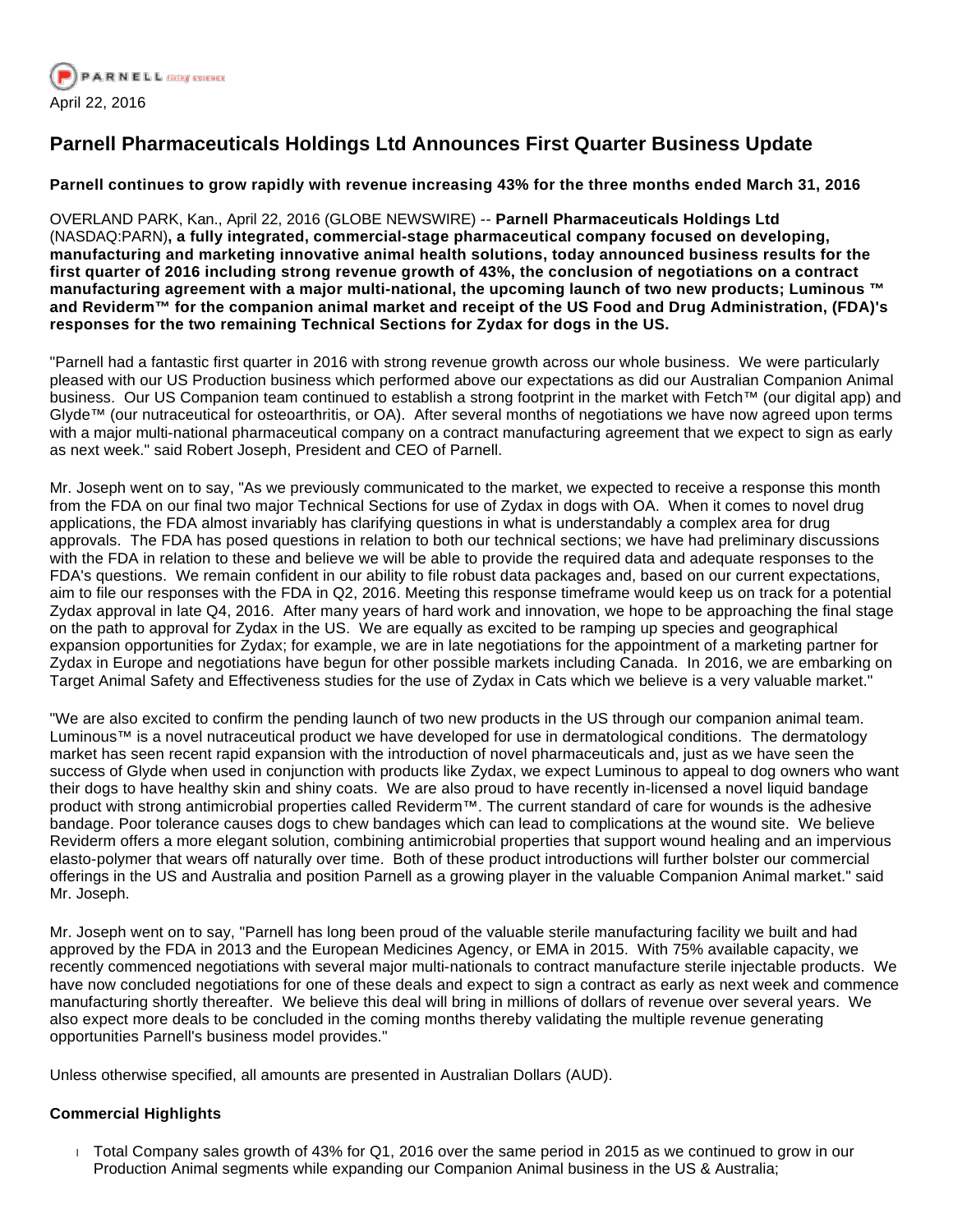- » Sales growth of 10% over the prior period in our U.S. Production Animal segment was driven by the continued success of our go-to-market strategy of clinical science leadership in the dairy reproduction segment and the continued roll-out mySYNCH®; our innovative digital technology that assists dairy farmers to improve the profitability of their operations. Most pleasing is that our "in-market sales" (sales from the distributor to producers and/or veterinarians) grew 51% as compared to Q1, 2015, demonstrating our continued strong performance in the US Production Animal segment.
- Sales for Production Animal Rest-Of-World increased 83% in Q1, 2016 compared to the same period in 2015, primarily driven by year-over-year differences in the timing of orders from our marketing partners (outside Australia and New Zealand).
- » Our Companion Animal business segment continued to show increased sales growth in Q1, 2016 as a result of the expansion of our sales team and the launch of Glyde Chews and FETCH in the U.S. Companion Animal Sales increased 164% compared to the same period in 2015.
- Contract Manufacturing did not generate any revenue in Q1, 2016 but with the conclusion of negotiations on a contract manufacturing agreement we expect single digit millions in revenue to commence in Q2, 2016 and continue on an ongoing basis.
- We reiterate our 2016 revenue guidance as previously stated in our 2015 Earnings Release dated February 24, 2016.

## **Development Highlights**

- We received the FDA's response to our filings of the Target Animal Effectiveness Technical Section and the Chemistry and Manufacturing Controls Technical Section for Zydax. The FDA's Center for Veterinary Medicine has sought clarifications and responses in relation to various aspects of the filings. Parnell has discussed the major areas of these questions with the FDA and believes that adequate responses can be prepared and submitted to the FDA within Q2, 2016. This could lead to a potential approval in late Q4, 2016.
- Parnell submitted a completed dossier for the approval of Zydax in dogs in the European Union in February, 2016. This dossier was subsequently validated by the EMA review team and is now undergoing the assessment process proper. Parnell expects to receive initial responses from the EMA in Q3, 2016.

#### **Corporate Highlights**

- □ Continued negotiations with multiple parties to acquire the rights to market Zydax<sup>®</sup> in Europe, with a deal expected to be completed in Q2, 2016.
- Completed the in-licensing of Reviderm™, a novel antimicrobial liquid bandage for use on wounds in dogs, cats and horses.
- Completed negotiations on a contract manufacturing agreement with a major multi-national and progressed several other contract manufacturing opportunities which may complete in Q2, 2016.
- Completed a private placement with Lincoln Park Capital Fund, LLC, a Chicago-based institutional investor ("Lincoln Park") to purchase 175,000 of our ordinary shares at \$3.50 per share and 150,000 warrants to purchase our ordinary shares at a purchase price of \$5.00 per share. In addition, in January, 2016 we entered into a separate share purchase agreement with Lincoln Park which is structured as an equity commitment and enables us to elect entirely at our discretion to sell up to 35,000 shares (and under certain circumstances up to 55,000 shares) on any one day to Lincoln Park. Parnell commenced using this facility in small volumes in late March which appears to have contributed to an increase in daily share trading volume and thereby meeting our principal objective of entering into this agreement; to improve the liquidity of our stock trading.
- Negotiated key terms for a senior debt facility of approximately \$US30 million that is expected to complete, subject to final terms, in the coming month.
- Appointed Will Hunsinger to our Board of Directors on April 20, 2016. Mr. Hunsinger has been added to the Board based on his substantial experience in the technology industry, having previously been responsible for re-launching the e-commerce business for Gap, Banana Republic and Old Navy clothing retailers and then having worked with TPG Capital as an advisor and executive in various companies invested-in by TPG. Mr. Hunsinger also founded the social -mobile app company, SportStream which he successfully sold to Facebook Inc. Parnell is excited to have a technology executive of Mr. Hunsinger's caliber and capability join the Board and his appointment underpins a strong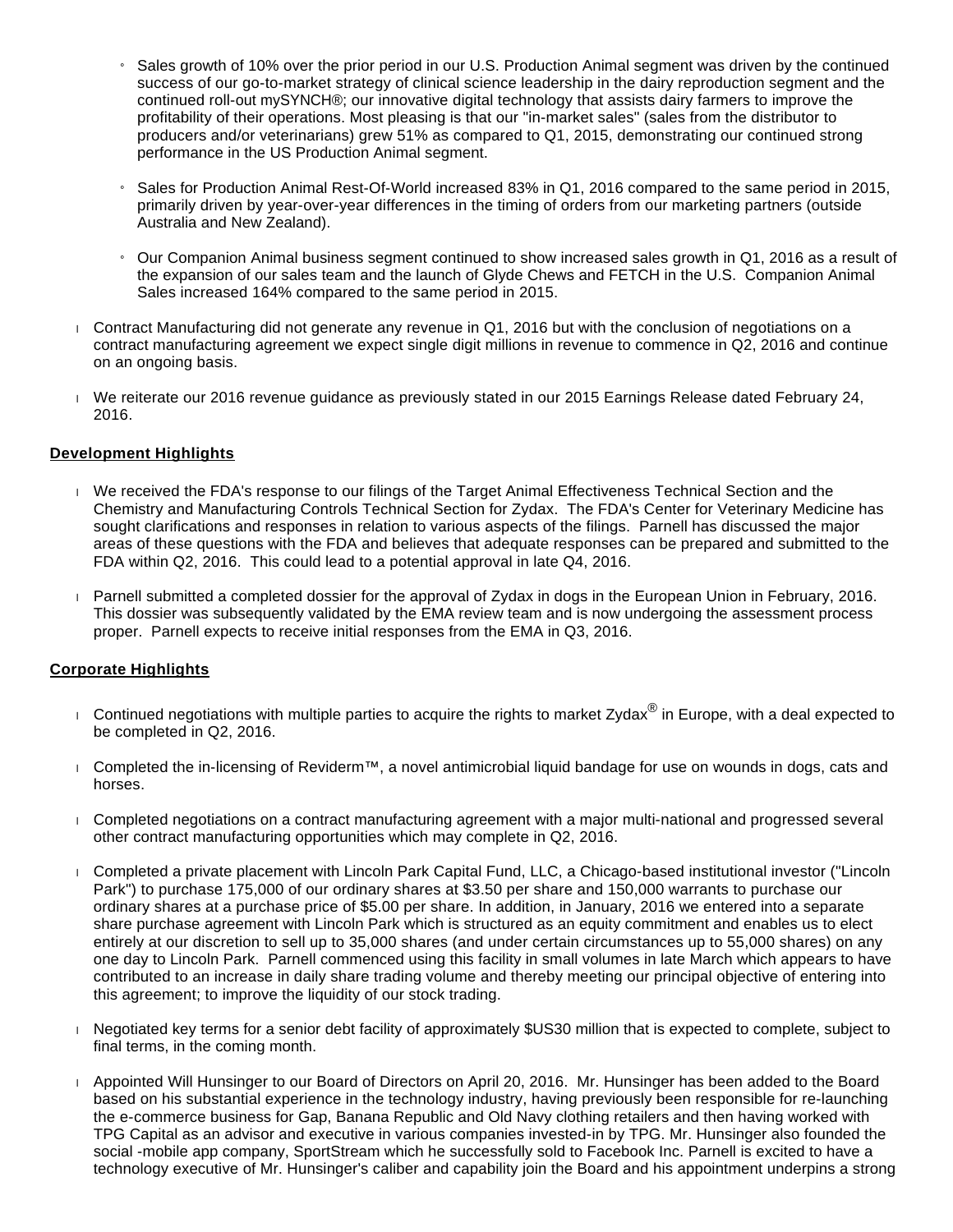focus on developing FETCH and mySYNCH $^{\circledR}$  as pivotal commercialization strategies.

#### **Operating Revenue Results (for the three month period ended March 31, 2016)**

Total revenues increased by 43% for the three month period ended March 31, 2016, to \$2.2 million, compared to the same period in 2015, with continued strong growth in our major markets.

Our operating segments performed as follows:

- Production Animal U.S.: Sales for the three months ended March 31, 2016 were \$1.3 million, an increase of \$0.1 million, or 10%, over the same period in 2015.
- Production Animal Rest of World (ROW): Revenues for the three month period ended March 31, 2016 increased by 83% to \$0.3 million compared to the same period in 2015.
- Companion Animal Companion Animal product sales for the three months ended March 31, 2016 increased to \$0.6 million, or 164%, compared to the same period in 2015.
- We did not undertake contract manufacturing in Q1, 2016 or 2015.
- As of March 31, 2016, cash and cash equivalents of \$3.9 million compared to \$5.7 million at December 31, 2015.

## **Conference Call Information**

Management will host a conference call on April 22, 2016 at 8:00 a.m. ET to discuss business performance for the first quarter. Investors and analysts may access the conference call by dialing (877) 244-6184 (U.S./Canada) or (920) 663- 6271 (International) and using the conference ID# 95345198.

A telephone replay will be available for one week following the call by dialing (855) 859-2056 (U.S./domestic) and (404) 537- 3406 using the conference ID# 95345198.

#### **About Parnell**

Parnell (PARN) is a fully integrated, veterinary pharmaceutical company focused on developing, manufacturing and commercializing innovative animal health solutions. Parnell currently markets five products for companion animals and production animals in 14 countries and augments its pharmaceutical products with proprietary digital technologies — FETCH™ and mySYNCH®. These innovative solutions are designed to enhance the quality of life and/or performance of animals and provide a differentiated value proposition to our customers. Parnell also has a pipeline of 7 drug products covering valuable therapeutic areas in orthopedics, dermatology, anesthesiology, nutraceuticals and metabolic disorders for companion animals as well as reproduction and mastitis for cattle.

For more information on the company and its products, please visit [www.parnell.com.](http://www.globenewswire.com/Tracker?data=cT3e_urKmYRgXBDDSErIl0De5jSJCGeRzTnPQJhi6G1ZzXp-RA0a0pscDQwcGlCyAtf2kFHiTVdSB5iG8UEkWA==)

#### **Cautionary Note Regarding Forward-Looking Statements**

This press release contains forward-looking statements and information within the meaning of the U.S. Private Securities Litigation Reform Act of 1995. Words such as "may," "anticipate," "estimate," "expects," "projects," "intends," "plans," "develops," "believes," and words and terms of similar substance used in connection with any discussion of future operating or financial performance identify forward-looking statements. Forward-looking statements represent management's present judgment regarding future events and are subject to a number of risk and uncertainties that could cause actual results to differ materially from those described in the forward-looking statements. These risks include, but are not limited to, risks and uncertainties regarding Parnell's research and development activities, its ability to conduct clinical trials of product candidates and the results of such trials, as well as risks and uncertainties relating to litigation, government regulation, economic conditions, markets, products, competition, intellectual property, services and prices, key employees, future capital needs, dependence on third parties, and other factors, including those described in Parnell's Annual Report on Form 20-F filed with the Securities and Exchange Commission, or SEC, on March 4, 2016, along with its other reports filed with the SEC. In light of these assumptions, risks, and uncertainties, the results and events discussed in any forward-looking statements contained in this press release might not occur. Investors are cautioned not to place undue reliance on the forward-looking statements, which speak only as of the date of this press release. Parnell is under no obligation, and expressly disclaims any obligation, to update or alter any forward-looking statements, whether as a result of new information, future events, or otherwise.